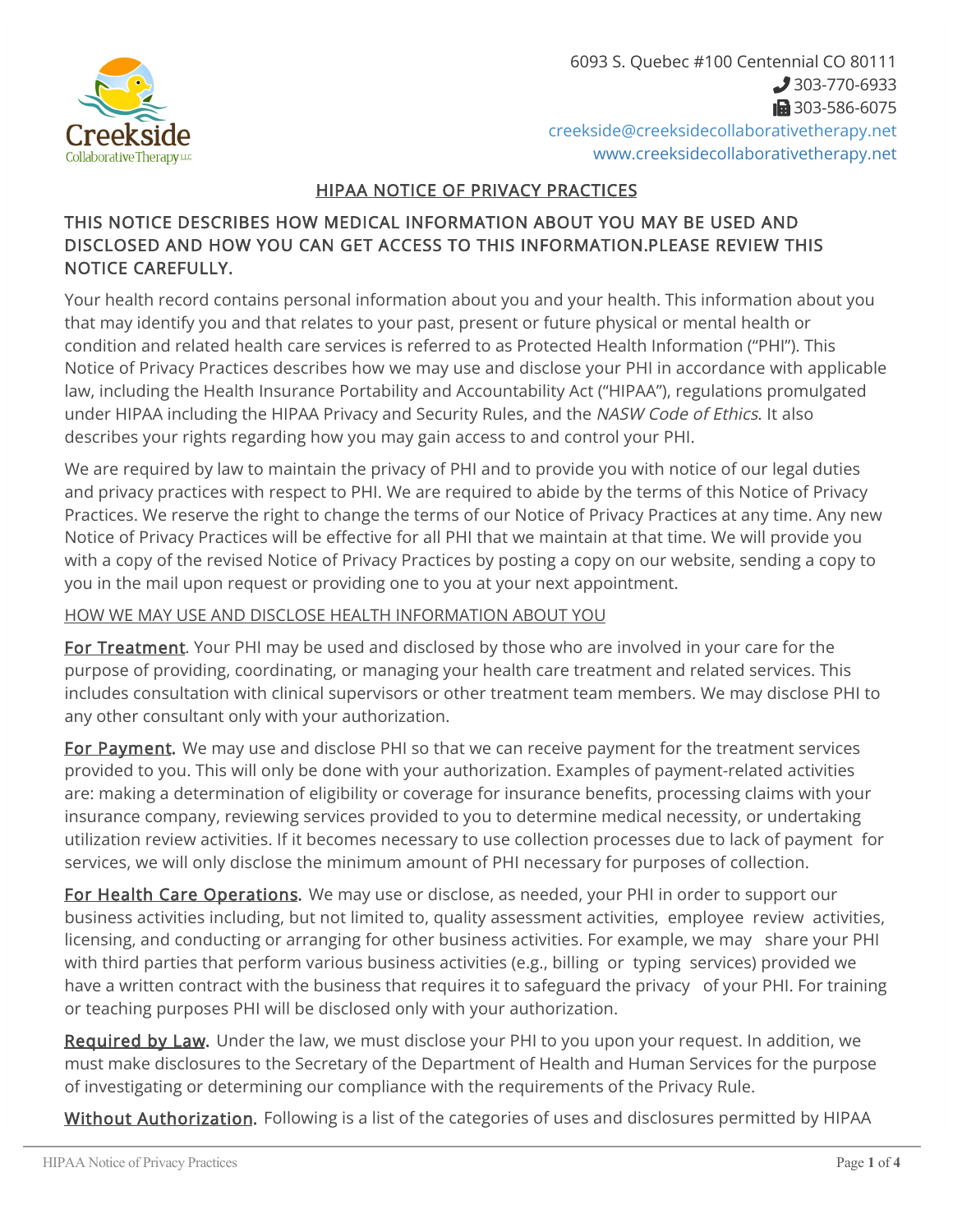without an authorization. Applicable law and ethical standards permit us to disclose information about you without your authorization only in a limited number of situations.

Child Abuse or Neglect. We may disclose your PHI to a state or local agency that is authorized by law to receive reports of child abuse or neglect.

Judicial and Administrative Proceedings. We may disclose your PHI pursuant to a subpoena (with your written consent), court order, administrative order or similar process.

Deceased Patients. We may disclose PHI regarding deceased patients as mandated by state law, or to a family member or friend that was involved in your care or payment for care prior to death, based on your prior consent. A release of information regarding deceased patients may be limited to an executor or administrator of a deceased person's estate or the person identified as next-of-kin. PHI of persons that have been deceased for more than fifty (50) years is not protected under HIPAA.

Medical Emergencies. We may use or disclose your PHI in a medical emergency situation to medical personnel only in order to prevent serious harm. Our staff will try to provide you a copy of this notice as soon as reasonably practicable after the resolution of the emergency.

Family Involvement in Care. We may disclose information to close family members or friends directly involved in your treatment based on your consent or as necessary to prevent serious harm.

Health Oversight. If required, we may disclose PHI to a health oversight agency for activities authorized by law, such as audits, investigations, and inspections. Oversight agencies seeking this information include government agencies and organizations that provide financial assistance to the program (such as third-party payors based on your prior consent) and peer review organizations performing utilization and quality control.

Law Enforcement. We may disclose PHI to a law enforcement official as required by law, in compliance with a subpoena (with your written consent), court order, administrative order or similar document, for the purpose of identifying a suspect, material witness or missing person, in connection with the victim of a crime, in connection with a deceased person, in connection with the reporting of a crime in an emergency, or in connection with a crime on the premises.

Specialized Government Functions. We may review requests from U.S. military command authorities if you have served as a member of the armed forces, authorized officials for national security and intelligence reasons and to the Department of State for medical suitability determinations, and disclose your PHI based on your written consent, mandatory disclosure laws and the need to prevent serious harm.

Public Health. If required, we may use or disclose your PHI for mandatory public health activities to a public health authority authorized by law to collect or receive such information for the purpose of preventing or controlling disease, injury, or disability, or if directed by a public health authority, to a government agency that is collaborating with that public health authority.

Public Safety. We may disclose your PHI if necessary to prevent or lessen a serious and imminent threat to the health or safety of a person or the public. If information is disclosed to prevent or lessen a serious threat it will be disclosed to a person or persons reasonably able to prevent or lessen the threat, including the target of the threat.

Research. PHI may only be disclosed after a special approval process or with your authorization.

Fundraising. We may send you fundraising communications at one time or another. You have the right to opt out of such fundraising communications with each solicitation you receive.

**Verbal Permission.** We may also use or disclose your information to family members that are directly involved in your treatment with your verbal permission.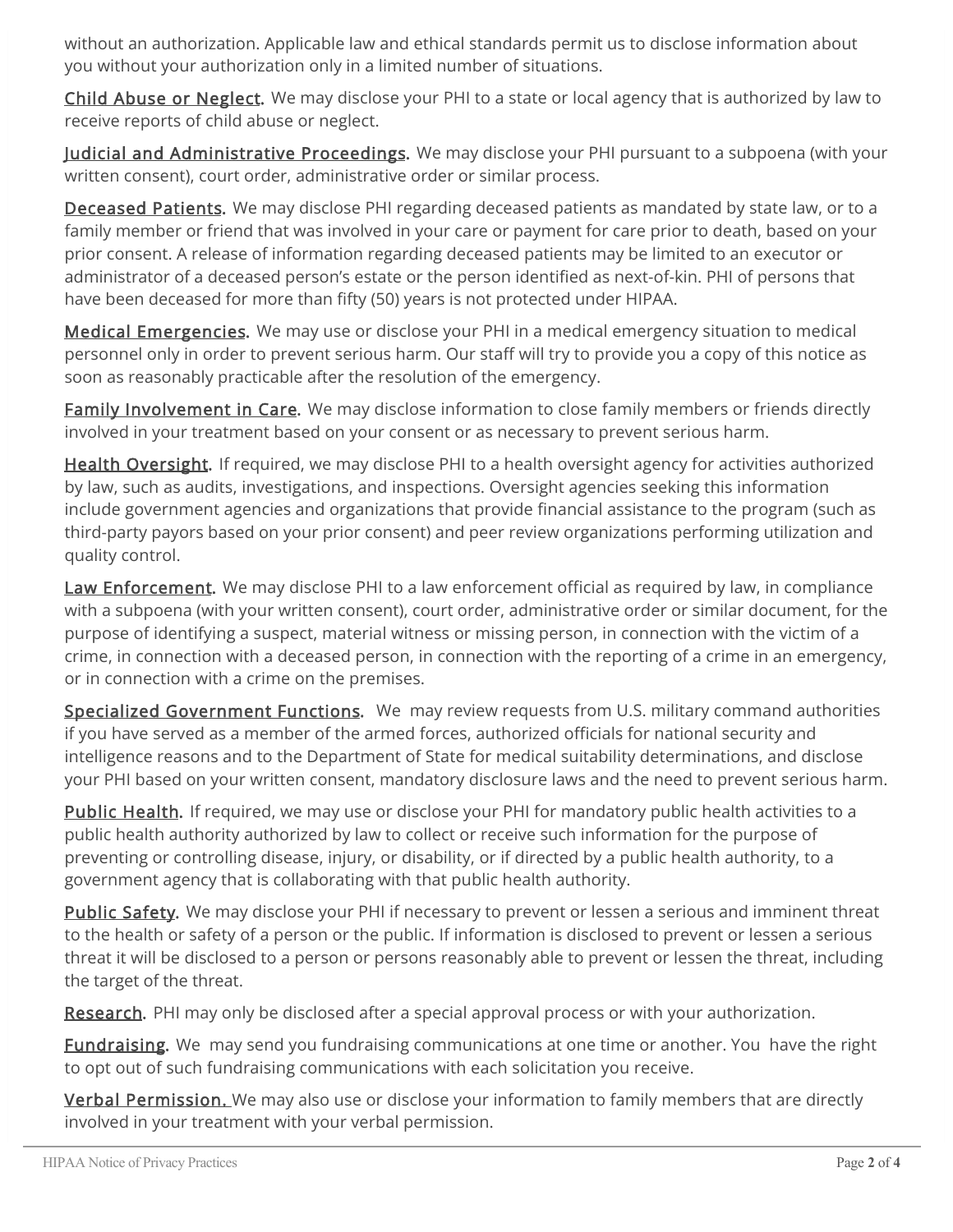With Authorization. Uses and disclosures not specifically permitted by applicable law will be made only with your written authorization, which may be revoked at any time, except to the extent that we have already made a use or disclosure based upon your authorization. The following uses and disclosures will be made only with your written authorization: (i) most uses and disclosures of psychotherapy notes which are separated from the rest of your medical record; (ii) most uses and disclosures of PHI for marketing purposes, including subsidized treatment communications; (iii) disclosures that constitute a sale of PHI; and (iv) other uses and disclosures not described in this Notice of Privacy Practices.

## YOUR RIGHTS REGARDING YOUR PHI

You have the following rights regarding PHI we maintain about you. To exercise any of these rights, please submit your request in writing to me:

Right of Access to Inspect and Copy. You have the right, which may be restricted only in exceptional circumstances, to inspect and copy PHI that is maintained in a "designated record set". A designated record set contains mental health/medical and billing records and any other records that are used to make decisions about your care. Your right to inspect and copy PHI will be restricted only in those situations where there is compelling evidence that access would cause serious harm to you or if the information is contained in separately maintained psychotherapy notes. We may charge a reasonable, cost-based fee for copies. If your records are maintained electronically, you may also request an electronic copy of your PHI. You may also request that a copy of your PHI be provided to another person.

Right to Amend. If you feel that the PHI we have about you is incorrect or incomplete, you may ask us to amend the information although we are not required to agree to the amendment. If we deny your request for amendment, you have the right to file a statement of disagreement with us. We may prepare a rebuttal to your statement and will provide you with a copy. Please contact the Privacy Officer if you have any questions.

Right to an Accounting of Disclosures. You have the right to request an accounting of certain of the disclosures that we make of your PHI. We may charge you a reasonable fee if you request more than one accounting in any 12-month period.

Right to Request Restrictions. You have the right to request a restriction or limitation on the use or disclosure of your PHI for treatment, payment, or health care operations. We are not required to agree to your request unless the request is to restrict disclosure of PHI to a health plan for purposes of carrying out payment or health care operations, and the PHI pertains to a health care item or service that you paid for out of pocket. In that case, we are required to honor your request for a restriction.

Right to Request Confidential Communication. You have the right to request that we communicate with you about health matters in a certain way or at a certain location. We will accommodate reasonable requests. We may require information regarding how payment will be handled or specification of an alternative address or other method of contact as a condition for accommodating your request. We will not ask you for an explanation of why you are making the request.

Breach Notification. If there is a breach of unsecured PHI concerning you, we may be required to notify you of this breach, including what happened and what you can do to protect yourself.

Right to a Copy of this Notice. You have the right to a copy of this notice.

COMPLAINTS If you believe we have violated you privacy rights, please discuss your concerns with us. You may also make a formal complain with the Secretary of Health and Human Services at 200 Independence Avenue, S.W. Washington, D.C. 20201 or by calling (202) 619-0257. We will not retaliate against you for filing a complaint.

By signing this form, I am acknowledging that I have been given this Notice of Privacy Practices and